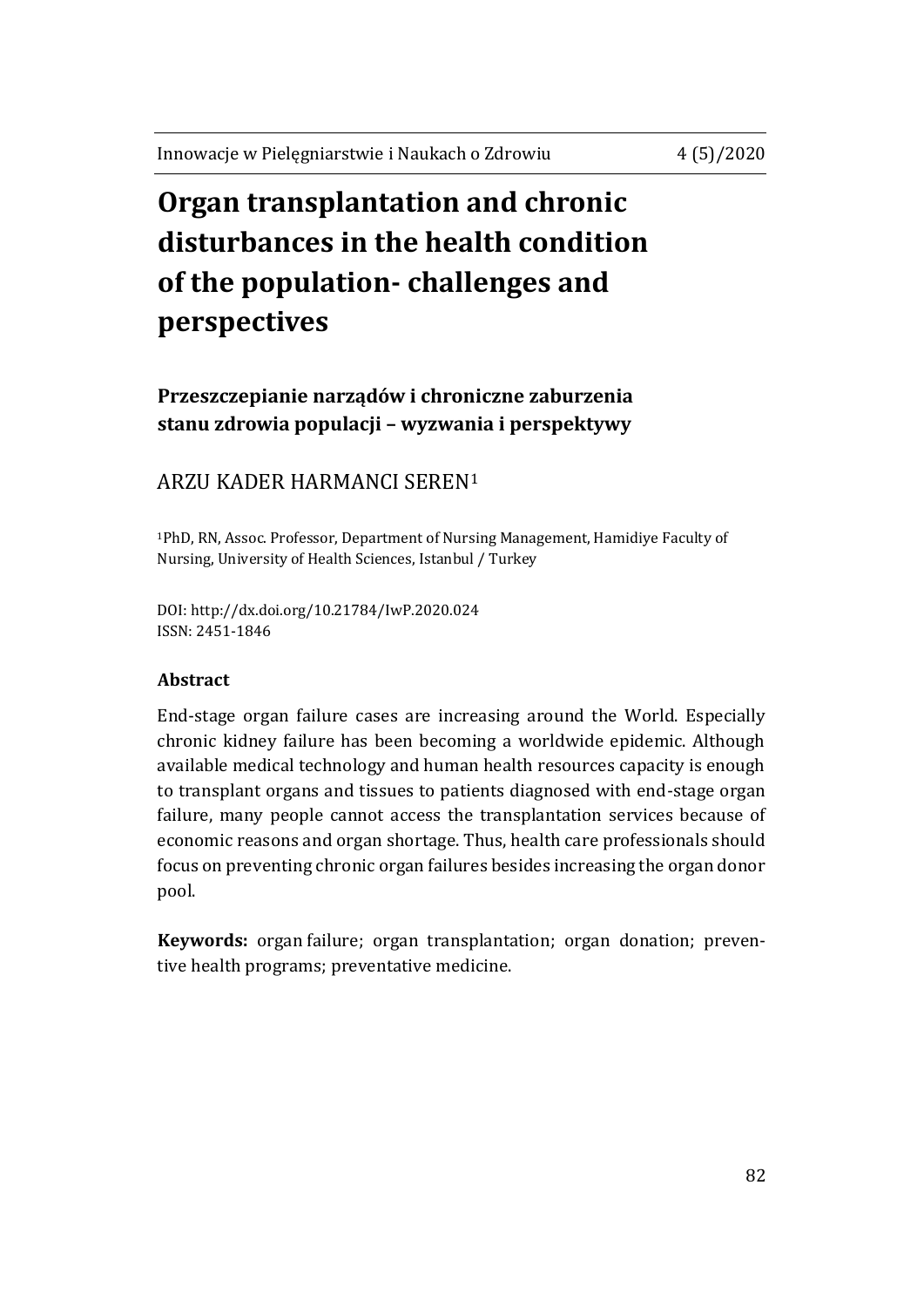#### **Streszczenie**

Na całym świecie rośnie liczba przypadków końcowej niewydolności narządów. Szczególnie przewlekła niewydolność nerek staje się ogólnoświatową epidemią. Chociaż dostępna technologia medyczna i zasoby ludzkie wystarczają do przeszczepu narządów i tkanek pacjentom, u których zdiagnozowano schyłkową niewydolność narządów, wiele osób nie może uzyskać dostępu do usług transplantacyjnych z powodów ekonomicznych i niedoboru narządów. Dlatego pracownicy służby zdrowia powinni skupić się na zapobieganiu przewlekłej niewydolności narządów, a nie tylko na zwiększaniu puli dawców narządów.

**Słowa kluczowe:** niewydolność narządów; przeszczepianie narządów; dawstwo narządów; profilaktyczne programy zdrowotne; medycyna zapobiegawcza.

#### **Introduction**

Efforts to remove an organ that does not function in the human body and replace it with a new and functioning one have a long history in medical history. According to the well-known narrative, Saints Cosmas and Damian, who were serving in a Roman province of Syria, amputated the patient's right leg and transplanted him a healthy leg from a deceased male [1]. This narrative and many others have been evidence that human beings had imagined transplant organs from humans to other humans hundreds of years ago. However, organ transplantation could be possible via the development of modern medicine in the past century [2]. Today, although available medical technology and capacity are enough to transplant organs and tissues, many people may not be transplanted because of organ shortage and barriers to access transplantation services [3,4]. Thus, health care professionals should focus on preventing chronic organ failures besides increasing the organ donor pool.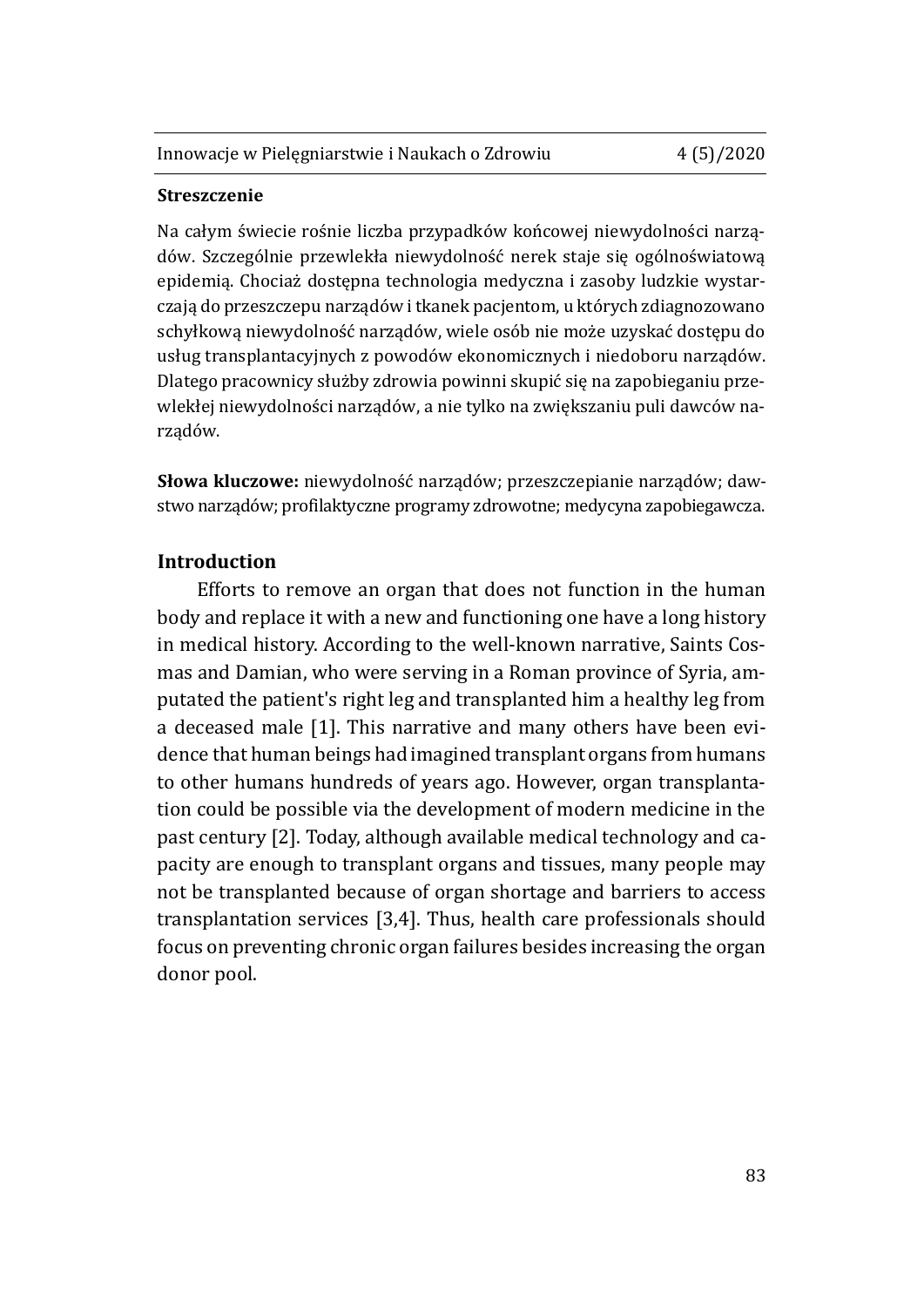#### **Organ and tissue transplantations**

Organ transplant surgeries are one of the treatment options preferred in chronic kidney failure and improve patients' quality of life considerably compared to other options in different aspects [5,6]. Those operations are the only treatment option to keep alive the patient with severe liver, lung, and heart failures. In recent years, apart from solid organ transplants, arm and face transplant surgeries called composite tissue transplantation can also be performed successfully [7]. Organ transplant surgeries, which are better treatment methods in terms of both quality of life and cost, unfortunately, cannot be performed in a number to meet the needs.

Organ transplant operations can be performed with organs obtained from living donors, deceased donors diagnosed with brainstem death, and non-heart-beating donors. Although Istanbul Declaration recommended to transplant organs from deceased donors firstly [8,9], organ transplantation operations are performed mostly by living donors [10] because of cultural values or religious beliefs in Eastern societies [11], even it is allowed to transplant organs from deceased donors legally.

### **Which points are we focusing on?**

Through the considering countries global data, it is clear that chronic kidney failure has become a worldwide epidemic with its impact on a massive population in the Global scale [12]. In the annual report published by the Turkish Society of Nephrology, it is stated that only in 2019, 9,630 new hemodialysis and 1,109 peritoneal dialysis patients were added to the patients who needed renal replacement therapy [13]. Chronic kidney failure prevalence was reported between 11 to 13% in Global scale according to the results of a comprehensive meta-analysis [14]. It can be said that chronic kidney failure has a high prevalence based on the aforementioned data above.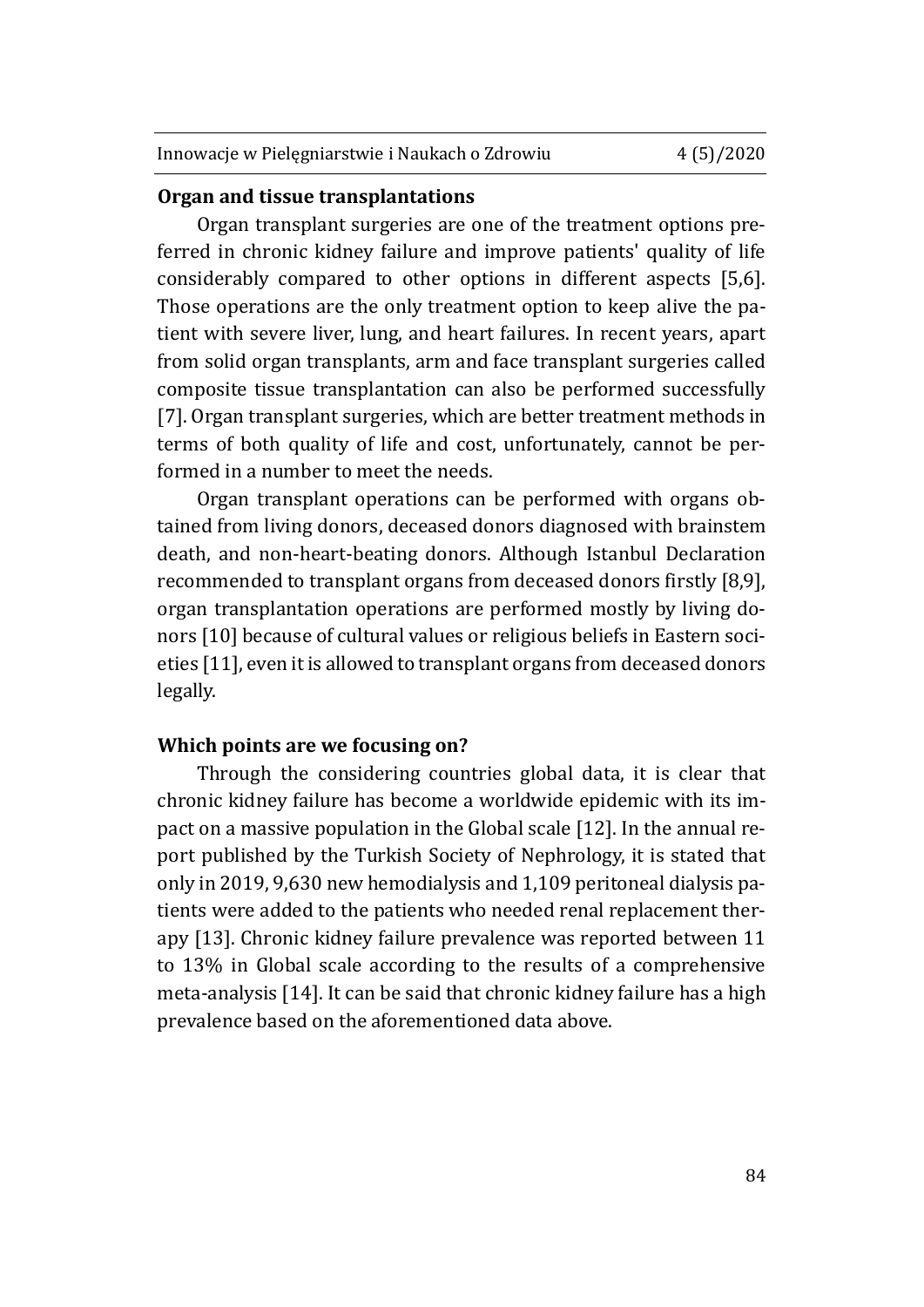| Innowacje w Pielęgniarstwie i Naukach o Zdrowiu | 4(5)/2020 |
|-------------------------------------------------|-----------|
|                                                 |           |

Although the problem has been getting serious, studies and reports are still mostly focusing on increasing safe transplantation interventions, ensuring the provision of care and follow-up of living donors and transplant recipients [15,16].

# **Which points should we focus on?**

Previous studies also reported significant variabilities between the regions based on the current capacity for kidney care throughout the world. There were significant gaps among the countries according to the capacity of health care services and workforce [17]. Those numbers and findings should warn the global medical society about thinking on different aspects except from enlarging the donor pool and increasing of the number of transplant operations. It may be claimed that with this progress it will not be possible to supply enough number of organs which demanded in between a few decades later.

Although the Declaration of Istanbul clearly states that "Governments should develop and implement ethically and clinically sound programs for the prevention and treatment of organ failure, consistent with meeting the overall healthcare needs of their populations." [8,16], decision makers of the countries and health care professionals mostly focus on the other aspects rather than preventing strategies..

Today, more disciplines should study in collaboration in the fight against chronic diseases. For coping with the chronic diseases which cause organ failure, health authorities of the countries and governments should develop strategies to implement an international action against chronic diseases especially in low and middle-income countries [18]. Multidisciplinary international committees should work on the issue aiming preventing and management of the diseases that cause end stage organ failure.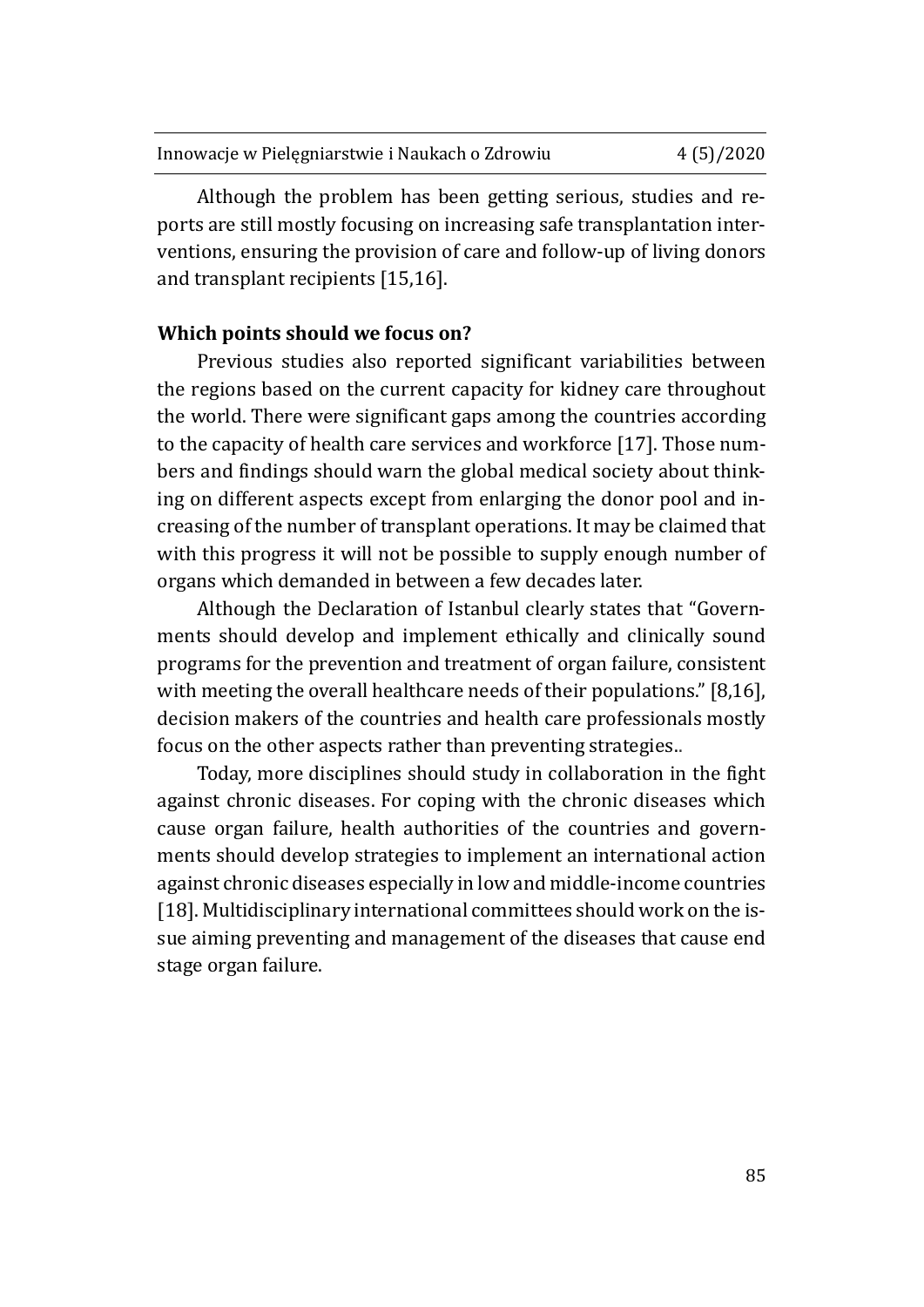## **Conclusion**

Organ transplantation is one of the essential medical treatments to cope with chronic organ failures. However, the increasing number of patients who need organ transplantations and global organ shortage problems should direct healthcare professionals not only to treat the diseases but also to prevent them more. Multidisciplinary studies focused on strategy development are recommended in this topic.

**Acknowledgement:** The manuscript was presented as an oral abstract in the International Virtual Conference- Interdisciplinary Approach Towards Chronic Patients and Challenges in Today's Transplantology held on 23 October 2020 at the State University of Applied Sciences in Wloclawek

#### **Bibliografia/Bibliography**

- 1. Friedlaender GE., Friedlaender LK. Saints Cosmas and Damian: patron saints of medicine. Clinical Orthopaedics and Related Research. 2016; 474(8): 1765–1769.
- 2. Hatzinger M., Stastny M., Grützmacher P., Sohn M. The history of kidney transplantation. Der Urologe. A. 2016; 55(10):1353–1359.
- 3. Cantarovich F. Organ Shortage, Will Peoples Knowledge be a Path to the Solution?. Nursing and Health Care. 2019; 4: 44–49.
- 4. Taylor DM. et al. Limited health literacy is associated with reduced access to kidney transplantation. Kidney International. 2019; 95.5: 1244–1252.
- 5. Axelrod DA., et al. An economic assessment of contemporary kidney transplant practice. American Journal of Transplantation, 2018, 18(5): 1168–1176.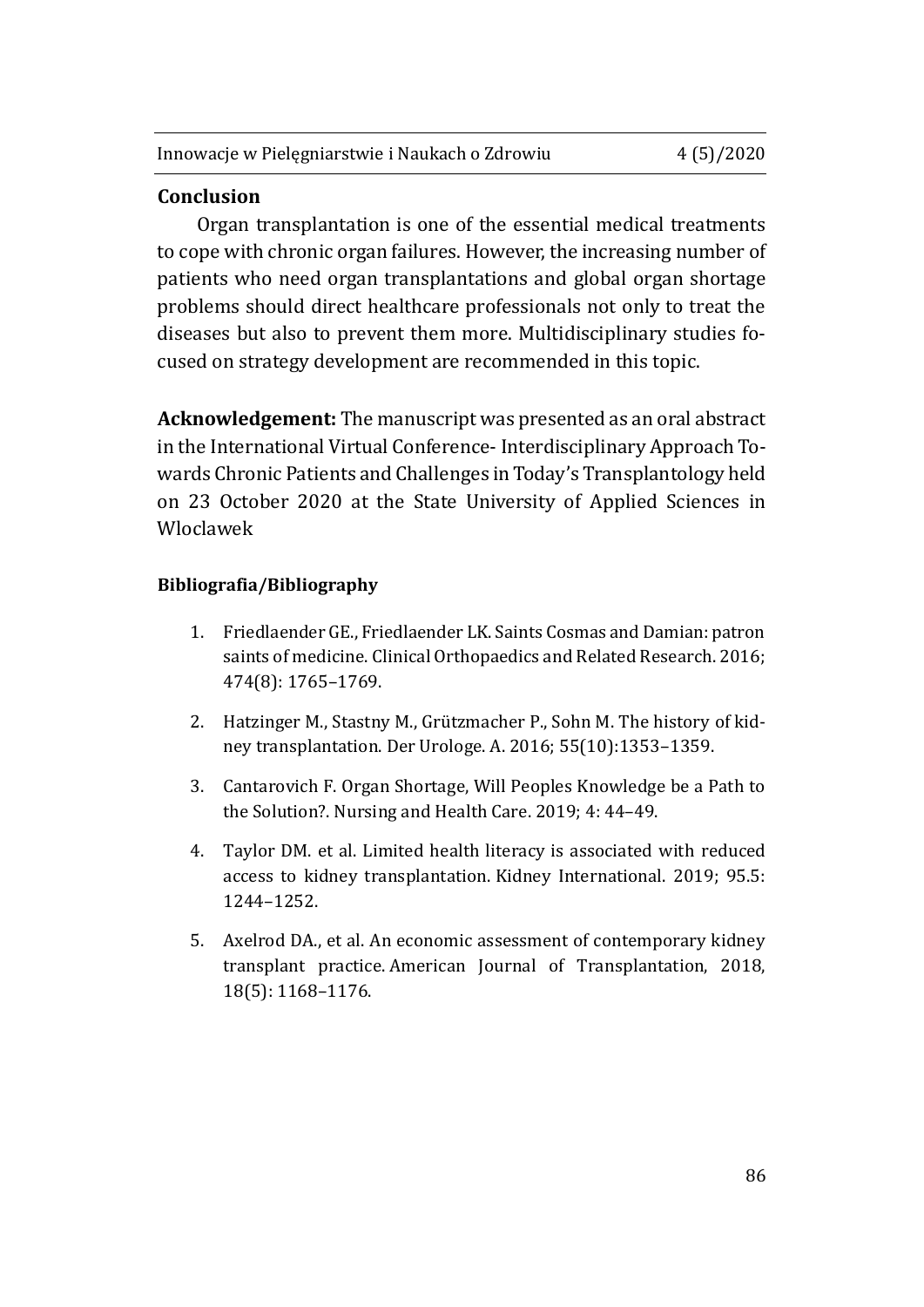- 6. Shingde R, et al. Relative survival and quality of life benefits of pancreas–kidney transplantation, deceased kidney transplantation and dialysis in type 1 diabetes mellitus—a probabilistic simulation model. Transplant International. 2020; 33(11): 1393–1404.
- 7. Hettiaratchya S, Randolphb MA, Petitc F, Leed WPA, Butler PEM. Composite tissue allotransplantation—a new era in plastic surgery? The British Association of Plastic Surgeons. 2004; 57: 381–391.
- 8. The Declaration of Istanbul 2018 Edition. [https://www.declarationo](https://www.declarationofistanbul.org/images/Policy_Documents/2018_Ed_Do/2018_Edition_of_the_Declaration_of_Istanbul_Final.pdf)[fistanbul.org/images/Policy\\_Documents/2018\\_Ed\\_Do/2018\\_Edi](https://www.declarationofistanbul.org/images/Policy_Documents/2018_Ed_Do/2018_Edition_of_the_Declaration_of_Istanbul_Final.pdf)[tion\\_of\\_the\\_Declaration\\_of\\_Istanbul\\_Final.pdf](https://www.declarationofistanbul.org/images/Policy_Documents/2018_Ed_Do/2018_Edition_of_the_Declaration_of_Istanbul_Final.pdf)
- 9. Steering Committee of the Istanbul Summit. Organ trafficking and transplant tourism and commercialism: The Declaration of Istanbul. The Lancet. 2008; 372(9632): 5–6.
- 10. Gómez MP., Irazábal M M., Manyalich M. International Registry In Organ Donation And Transplantation–2019 Worldwide Data. Transplantation, 2020; 104(S3): S272.
- 11. Demırkiran O., Bozbay S., Elmaagac M., Agkoç M. Religious and Cultural Aspects of Organ Donation in the Turkish Population. In Transplantation proceedings. 2019; 51(7): 2158–2162.
- 12. Boukenze B., Haqiq A., Mousannif H. Predicting chronic kidney failure disease using data mining techniques. In International Symposium on Ubiquitous Networking. Springer, Singapore. 2016: 701–712.
- 13. Suleymanlar G, Ateş K, Seyahi N. Registry of The Nephrology, Dialysis and Transplantation In Turkey-Registry 2019. Ankara. 2020. [http://www.nefroloji.org.tr/folders/file/registry\\_2019.pdf](http://www.nefroloji.org.tr/folders/file/registry_2019.pdf)
- 14. Hill NR., Fatoba ST., Oke JL., Hirst JA., O'Callaghan CA, Lasserson DS., Hobbs FR. Global prevalence of chronic kidney disease–a systematic review and meta-analysis. PloS one. 2016; 11(7): e0158765.